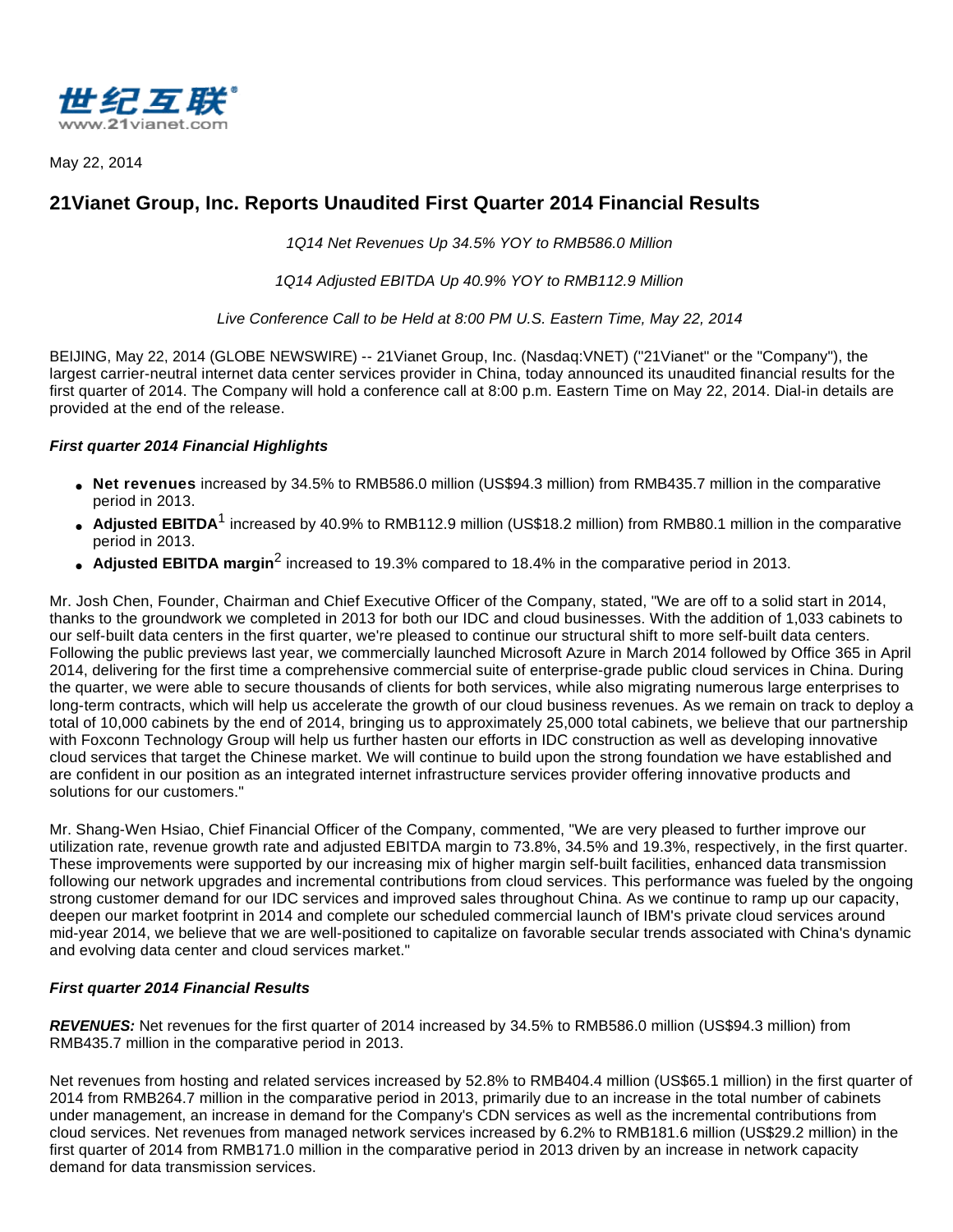**GROSS PROFIT:** Gross profit for the first quarter of 2014 increased by 38.4% to RMB160.6 million (US\$25.8 million) from RMB116.1 million in the comparative period in 2013. Gross margin for the first quarter of 2014 was 27.4%, compared with 26.6% in the comparative period in 2013 and 26.4% in the fourth quarter of 2013. The increase in gross margin was primarily due to an increase in utilization rates and incremental revenue contributions from cloud services.

Adjusted gross profit, which excludes share-based compensation expenses and amortization of intangible assets derived from acquisitions, increased by 36.2% to RMB171.1 million (US\$27.5 million) from RMB125.6 million in the comparative period in 2013. Adjusted gross margin increased to 29.2% in the first quarter of 2014 from 28.8% in the comparative period in 2013 and 29.0% in the fourth quarter of 2013.

**OPERATING EXPENSES:** Total operating expenses were RMB280.9 million (US\$45.2 million), compared with RMB89.2 million in the comparative period in 2013.

Sales and marketing expenses increased by 39.5% to RMB42.4 million (US\$6.8 million) from RMB30.4 million in the comparative period in 2013, primarily due to the expansion of the Company's sales and service support team and the Company's marketing efforts associated with the launch of Microsoft's premier cloud services.

General and administrative expenses increased to RMB179.4 million (US\$28.9 million) from RMB45.3 million in the comparative period in 2013, primarily due to one-time share-based compensation expenses in connection with shares granted to certain management employees of the Managed Network Entities.

Research and development expenses increased by 58.5% to RMB25.2 million (US\$4.1 million) from RMB15.9 million in the comparative period in 2013, which reflected the Company's efforts to further strengthen its research and development capabilities and expand its cloud computing service offerings.

Change in the fair value of contingent purchase consideration payable was a loss of RMB33.9 million (US\$5.5 million) in the first quarter of 2014, compared with a gain of RMB2.3 million in the comparative period in 2013. This non-cash loss was primarily due to an increase in the market value of the Company's shares, which resulted in an increase in the fair value of share-based contingent purchase considerations payable as of March 31, 2014 associated with the Company's past acquisitions.

Adjusted operating expenses, which exclude share-based compensation expenses and the changes in the fair value of contingent purchase consideration payable, increased to RMB109.9 million (US\$17.7 million) from RMB80.0 million in the comparative period in 2013. As a percentage of net revenue, adjusted operating expenses were 18.8%, compared with 18.4% in the comparative period in 2013 and 18.7% in the fourth quarter of 2013.

**ADJUSTED EBITDA:** Adjusted EBITDA for the first quarter of 2014 increased by 40.9% to RMB112.9 million (US\$18.2 million) from RMB80.1 million in the comparative period in 2013. Adjusted EBITDA margin for the quarter increased to 19.3% from 18.4% in the comparative period in 2013 and 18.8% in the fourth quarter of 2013. Adjusted EBITDA in the first quarter of 2014 excludes share-based compensation expenses of RMB138.7 million (US\$22.3 million) and changes in the fair value of contingent purchase consideration payable of RMB33.9 million (US\$5.5 million).

NET PROFIT/LOSS: Net loss for the first quarter of 2014 was RMB151.4 million (US\$24.4 million), compared to a net profit of RMB12.0 million in the comparative period in 2013. The decrease in net profit was mainly due to an increase in the aforementioned one time share-based compensation expenses, non-cash loss in the fair value of contingent purchase consideration payable versus a non-cash gain in the comparative period in 2013 and an increase in interest expense.

Adjusted net profit for the first quarter of 2014 increased by 6.1% to RMB33.0 million (US\$5.3 million) from RMB31.1 million in the comparative period in 2013. Adjusted net profit in the first quarter of 2014 excludes share-based compensation expenses of RMB138.7 million (US\$22.3 million), amortization of intangible assets derived from acquisitions of RMB8.8 million (US\$1.4 million), and changes in the fair value of contingent purchase consideration payable and related deferred tax impact of RMB36.9 million (US\$5.9 million) in the aggregate. Adjusted net margin was 5.6%, compared to 7.1% in the comparative period in 2013 and 7.5% in the fourth quarter of 2013.

**EARNING/LOSS PER SHARE:** Diluted loss per ordinary share for the first quarter of 2014 was RMB0.38, which represents the equivalent of RMB2.28 (US\$0.37) per American Depositary Share ("ADS"). Each ADS represents six ordinary shares. Adjusted diluted earnings per share for the first quarter of 2014 was RMB0.08, which represents the equivalent of RMB0.48 (US\$0.08) per ADS. Adjusted earnings per share is calculated using adjusted net profit as discussed above to divide the weighted average shares number.

As of March 31, 2014, the Company had a total of 398.7 million ordinary shares outstanding, or the equivalent of 66.4 million ADSs.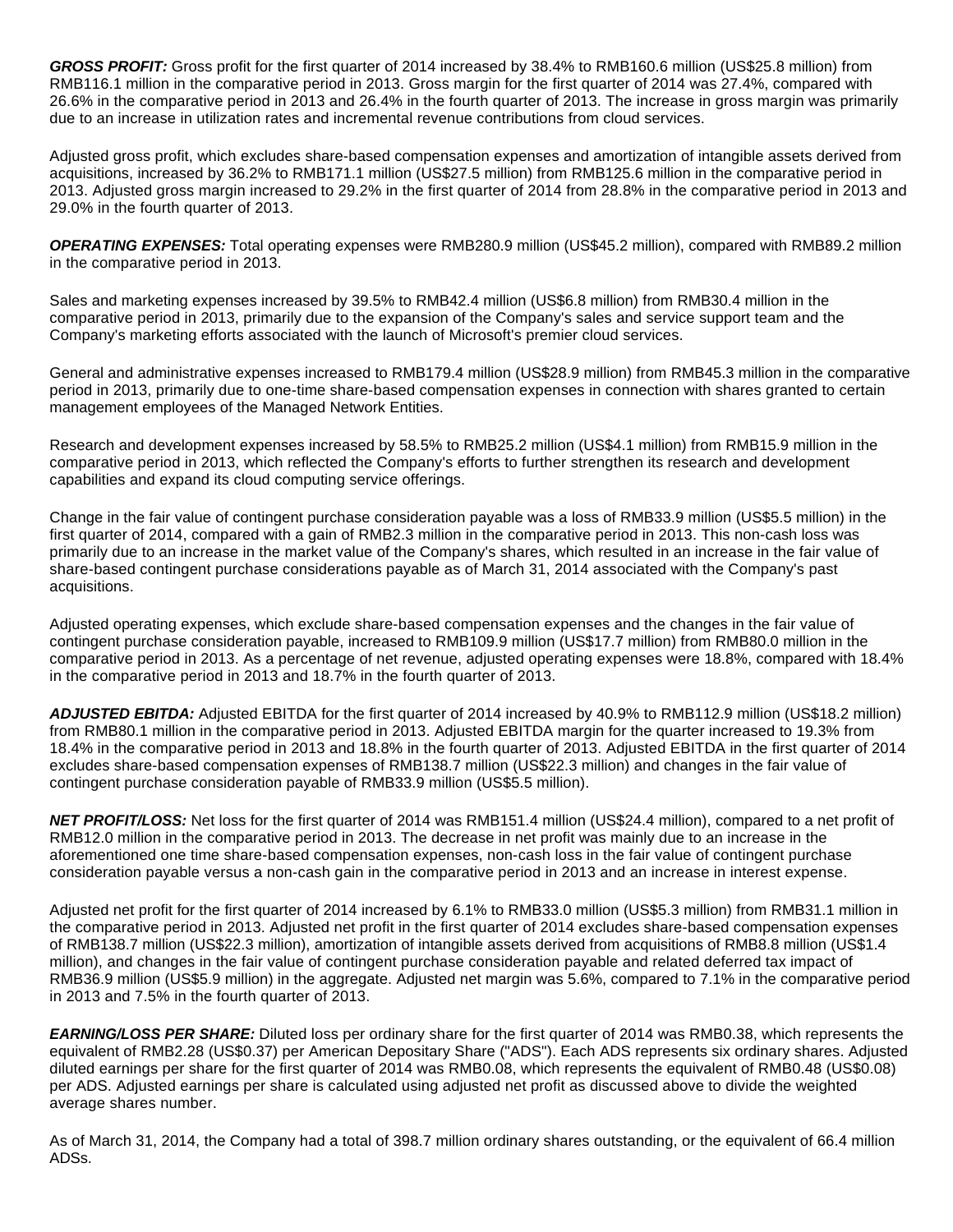**BALANCE SHEET:** As of March 31, 2014, the Company's cash and cash equivalents and short-term investment were RMB2.3 billion (US\$370.7 million).

#### **First quarter 2014 Operational Highlights**

- Monthly Recurring Revenues ("MRR") per cabinet was RMB10,753 in the first quarter of 2014, compared to RMB10,694 in the fourth quarter of 2013.
- Total cabinets under management increased to 15,074 as of March 31, 2014, from 14,041 as of December 31, 2013, with 9,792 cabinets in the Company's self-built data centers and 5,282 cabinets in its partnered data centers.
- Utilization rate was 73.8% in the first quarter of 2014, compared to 71.2% in the fourth quarter of 2013.
- Hosting churn rate, which is based on the Company's core IDC business, was 1.27% in the first quarter of 2014, compared to 0.99% in the fourth quarter of 2013. Top 20 customers' churn rate remained at 0%.

#### **Recent Developments**

In April 2014, the Company entered into a strategic partnership agreement with the leading global electronics manufacturer, Foxconn Technology Group ("Foxconn"). Foxconn will utilize its strategic advantages in terms of resources and capabilities to build carrier-neutral internet data centers for the Company. In addition, the companies will jointly cooperate to develop innovative cloud services targeting the Chinese market. The companies will also be jointly responsible for the supply chain management of the Company's IDC projects, including design, development, manufacturing, and construction of Internet data centers.

Also in April 2014, the Company appointed Mr. Eric Chu, a telecommunications and internet infrastructure analyst, as Vice President of Capital Markets and Business Development. Mr. Chu will lead the Company's investor relations team in communicating the Company's operating strategy, business initiatives and growth opportunities to the investment community, while also exploring strategic partnerships with industry participants.

The Company has commercially launched Microsoft Corporation's premier cloud services in China, with Azure services being made generally available to all paying customers in China in late March 2014. Operated by 21Vianet, Microsoft's cloud represented the first global public cloud service available for massive commercial adoption in China.

In addition, also in April 2014, the Company announced that Microsoft Corporation's Office 365 services are made generally available to all paying customers in China, delivering for the first time the familiar Office productivity suite, now equipped with more advanced communication and collaboration tools, as a local cloud service to business and government customers throughout China.

#### **Financial Outlook**

For the second quarter of 2014, the Company expects net revenues to be in the range of RMB642 million to RMB658 million, representing approximately 38% growth year over year at the midpoint. Adjusted EBITDA is expected to be in the range of RMB132 million to RMB138 million. For the full year 2014, the Company expects net revenues to be in the range of RMB2.71 billion to RMB2.85 billion, representing approximately 40% growth over 2013 at the midpoint. Adjusted EBITDA for the full year 2014 is expected to be in the range of RMB566 million to RMB595 million, representing more than 55% growth over 2013 at the midpoint. These forecasts reflect the Company's current and preliminary view, which is subject to change.

#### **Conference Call**

The Company will hold a conference call on Thursday, May 22, 2014 at 8:00 pm Eastern Time, or Friday, May 23, 2014 at 8:00 am Beijing Time to discuss the financial results.

Participants may access the call by dialing the following numbers:

| United States:           | $+1 - 845 - 675 - 0438$ |
|--------------------------|-------------------------|
| International Toll Free: | +1-855-500-8701         |
| China Domestic:          | 400-1200654             |
| Hong Kong:               | +852-3051-2745          |
| Conference ID:           | #36874616               |

The replay will be accessible through May 29, 2014 by dialing the following numbers: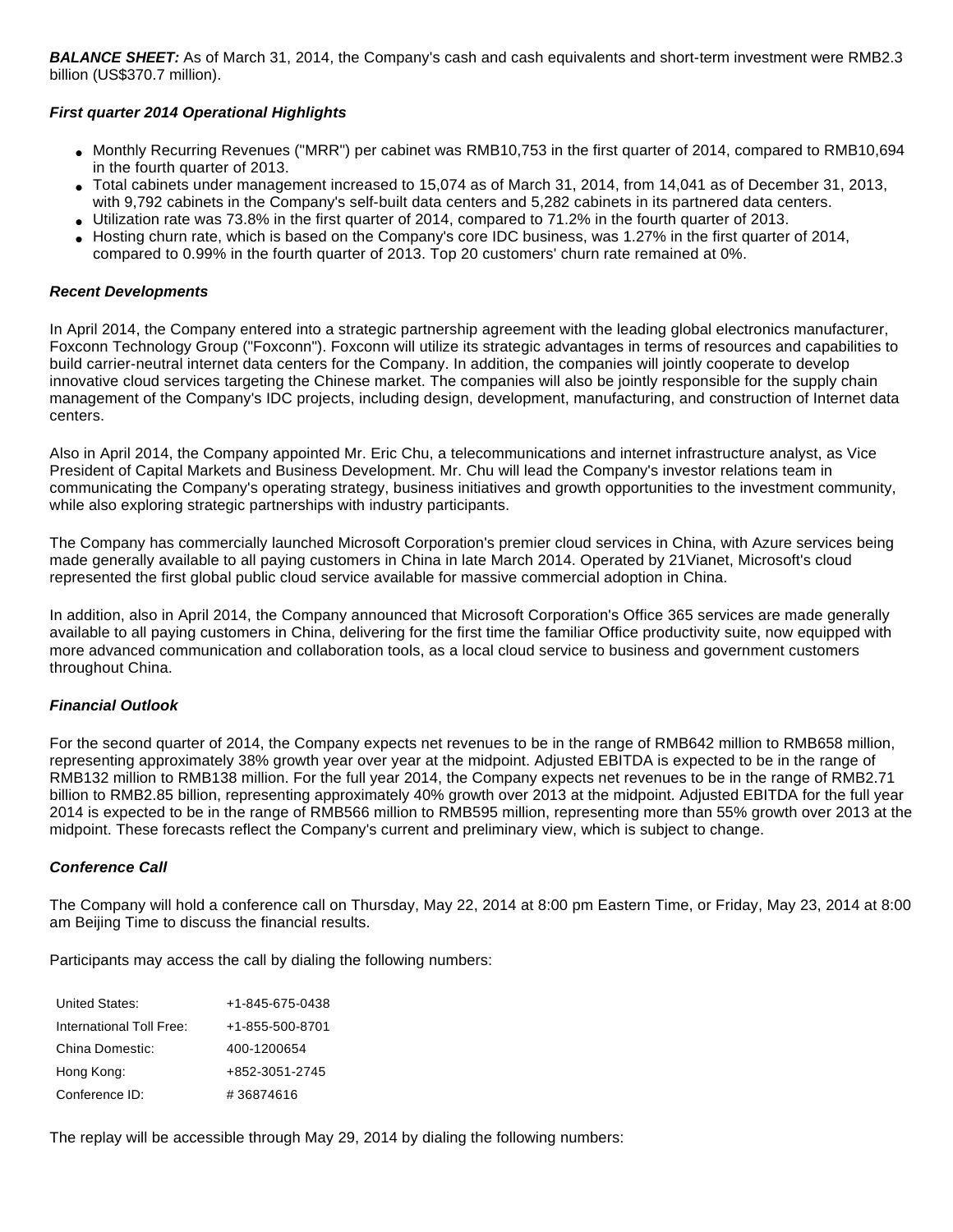| United States Toll Free: | +1-855-452-5696 |
|--------------------------|-----------------|
| International:           | +61-2-8199-0299 |
| Conference ID:           | #36874616       |

A live and archived webcast of the conference call will be available through the Company's investor relation website at [http://ir.21vianet.com.](http://www.globenewswire.com/newsroom/ctr?d=10082897&l=37&a=http%3A%2F%2Fir.21vianet.com&u=http%3A%2F%2Fir.21vianet.com%2F)

#### **Non-GAAP Disclosure**

In evaluating its business, 21Vianet considers and uses the following non-GAAP measures defined as non-GAAP financial measures by the SEC as supplemental measures to review and assess its operating performance: adjusted gross profit, adjusted gross margin, adjusted operating expenses, adjusted net profit, adjusted net margin, adjusted EBITDA, adjusted EBITDA margin, adjusted basic earnings per share, adjusted diluted earnings per share, adjusted basic earnings per ADS and adjusted diluted earnings per ADS. The presentation of these non-GAAP financial measures is not intended to be considered in isolation or as a substitute for the financial information prepared and presented in accordance with U.S. GAAP. For more information on these non-GAAP financial measures, please see the table captioned "Reconciliations of GAAP and non-GAAP results" set forth at the end of this press release.

The non-GAAP financial measures are provided as additional information to help investors compare business trends among different reporting periods on a consistent basis and to enhance investors' overall understanding of the Company's current financial performance and prospects for the future. These non-GAAP financial measures should be considered in addition to results prepared in accordance with U.S. GAAP, but should not be considered a substitute for, or superior to, U.S. GAAP results. In addition, the Company's calculation of the non-GAAP financial measures may be different from the calculation used by other companies, and therefore comparability may be limited.

#### **Exchange Rate**

This announcement contains translations of certain RMB amounts into U.S. dollars ("USD") at specified rates solely for the convenience of the reader. Unless otherwise stated, all translations from RMB to USD were made at the rate of RMB6.2164 to US\$1.00, the noon buying rate in effect on March 31, 2014 in the H.10 statistical release of the Federal Reserve Board. The Company makes no representation that the RMB or USD amounts referred could be converted into USD or RMB, as the case may be, at any particular rate or at all. For analytical presentation, all percentages are calculated using the numbers presented in the financial statements contained in this earnings release.

#### **Statement Regarding Unaudited Condensed Financial Information**

The unaudited financial information set forth above is preliminary and subject to potential adjustments. Adjustments to the consolidated financial statements may be identified when audit work has been performed for the Company's year-end audit, which could result in significant differences from this preliminary unaudited condensed financial information.

#### **About 21Vianet**

21Vianet Group, Inc. is the largest carrier-neutral internet data center services provider in China. 21Vianet provides hosting and related services, managed network services, cloud infrastructure services, and content delivery network services, improving the reliability, security and speed of its customers' internet infrastructure. Customers may locate their servers and networking equipment in 21Vianet's data centers and connect to China's internet backbone through 21Vianet's extensive fiber optic network. In addition, 21Vianet's proprietary smart routing technology enables customers' data to be delivered across the internet in a faster and more reliable manner. 21Vianet operates in 44 cities throughout China, servicing a diversified and loyal base of several thousand customers that range from Fortune 500 conglomerates, government entities, blue-chip enterprises to small- and mid-sized business enterprises

#### **Safe Harbor Statement**

This announcement contains forward-looking statements. These forward-looking statements are made under the "safe harbor" provisions of the U.S. Private Securities Litigation Reform Act of 1995. These statements can be identified by terminology such as "will," "expects," "anticipates," "future," "intends," "plans," "believes," "estimates" and similar statements. Among other things, the outlook for the second quarter and full year of 2014 and quotations from management in this announcement, as well as 21Vianet's strategic and operational plans, contain forward-looking statements. 21Vianet may also make written or oral forward-looking statements in its reports filed with, or furnished to, the U.S. Securities and Exchange Commission, in its annual reports to shareholders, in press releases and other written materials and in oral statements made by its officers, directors or employees to fourth parties. Statements that are not historical facts, including statements about 21Vianet's beliefs and expectations, are forward-looking statements. Forward-looking statements involve inherent risks and uncertainties. A number of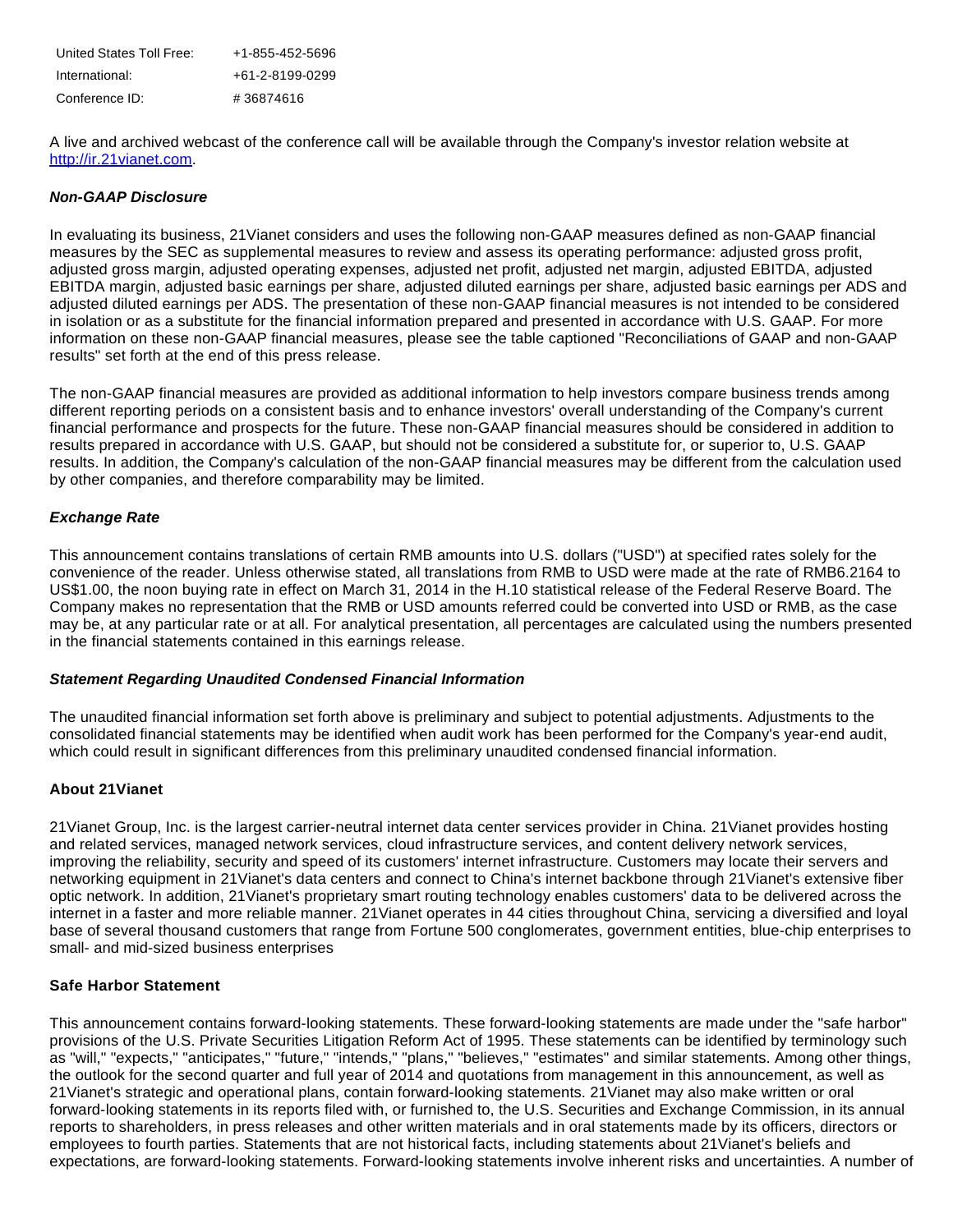factors could cause actual results to differ materially from those contained in any forward-looking statement, including but not limited to the following: 21Vianet's goals and strategies; 21Vianet's expansion plans; the expected growth of the data center services market; expectations regarding demand for, and market acceptance of, 21Vianet's services; 21Vianet's expectations regarding keeping and strengthening its relationships with customers; 21Vianet's plans to invest in research and development to enhance its solution and service offerings; and general economic and business conditions in the regions where 21Vianet provides solutions and services. Further information regarding these and other risks is included in 21Vianet's reports filed with, or furnished to the Securities and Exchange Commission. All information provided in this press release and in the attachments is as of the date of this press release, and 21Vianet undertakes no duty to update such information, except as required under applicable law.

<sup>1</sup> Adjusted EBITDA is a non-GAAP financial measure, which is defined as EBITDA excluding share-based compensation expenses and changes in the fair value of contingent purchase consideration payable and EBITDA as net profit (loss) from operations before income tax expense (benefit), foreign exchange gain, other expenses, other income, interest expense, interest income and depreciation and amortization.

<sup>2</sup> Adjusted EBITDA margin is a non-GAAP financial measure, which is defined as adjusted EBITDA as a percentage of total net revenues.

# **21VIANET GROUP, INC. CONSOLIDATED BALANCE SHEETS (Amount in thousands of Renminbi ("RMB") and US dollars ("US\$"))**

|                                             | As of<br>December 31, | As of          |                         |  |
|---------------------------------------------|-----------------------|----------------|-------------------------|--|
|                                             | 2013                  | March 31, 2014 |                         |  |
|                                             | RMB                   | <b>RMB</b>     | US\$                    |  |
|                                             | (Audited)             |                | (Unaudited) (Unaudited) |  |
| <b>Assets</b>                               |                       |                |                         |  |
| <b>Current assets:</b>                      |                       |                |                         |  |
| Cash and cash equivalents                   | 1,458,856             | 1,120,472      | 180,245                 |  |
| Restricted cash                             | 193,020               | 201,682        | 32,444                  |  |
| Accounts receivable, net                    | 610,413               | 724,006        | 116,467                 |  |
| Short-term investments                      | 1,101,826             | 1,183,643      | 190,407                 |  |
| Prepaid expenses and other current assets   | 154,875               | 185,709        | 29,874                  |  |
| Deferred tax assets                         | 17,816                | 18,953         | 3,049                   |  |
| Amount due from related parties             | 67,498                | 71,532         | 11,507                  |  |
| <b>Total current assets</b>                 | 3,604,304             | 3,505,997      | 563,993                 |  |
| Non-current assets:                         |                       |                |                         |  |
| Property and equipment, net                 | 1,402,177             | 1,518,438      | 244,263                 |  |
| Intangible assets, net                      | 336,889               | 338,068        | 54,383                  |  |
| Deferred tax assets                         | 14,149                | 16,588         | 2,668                   |  |
| Goodwill                                    | 410,500               | 410,500        | 66,035                  |  |
| Long-term investments                       | 106,726               | 120,445        | 19,375                  |  |
| Restricted cash                             | 219,056               | 220,869        | 35,530                  |  |
| Other assets                                | 37,761                | 168,849        | 27,162                  |  |
| <b>Total non-current assets</b>             | 2,527,258             | 2,793,757      | 449,416                 |  |
| <b>Total assets</b>                         | 6,131,562             | 6,299,754      | 1,013,409               |  |
| <b>Liabilities and Shareholders' Equity</b> |                       |                |                         |  |
| <b>Current liabilities:</b>                 |                       |                |                         |  |
| Short-term bank borrowings                  | 173,726               | 188,975        | 30,399                  |  |
| Accounts payable                            | 188,217               | 241,576        | 38,861                  |  |
| Accrued expenses and other payables         | 292,421               | 341,198        | 54,888                  |  |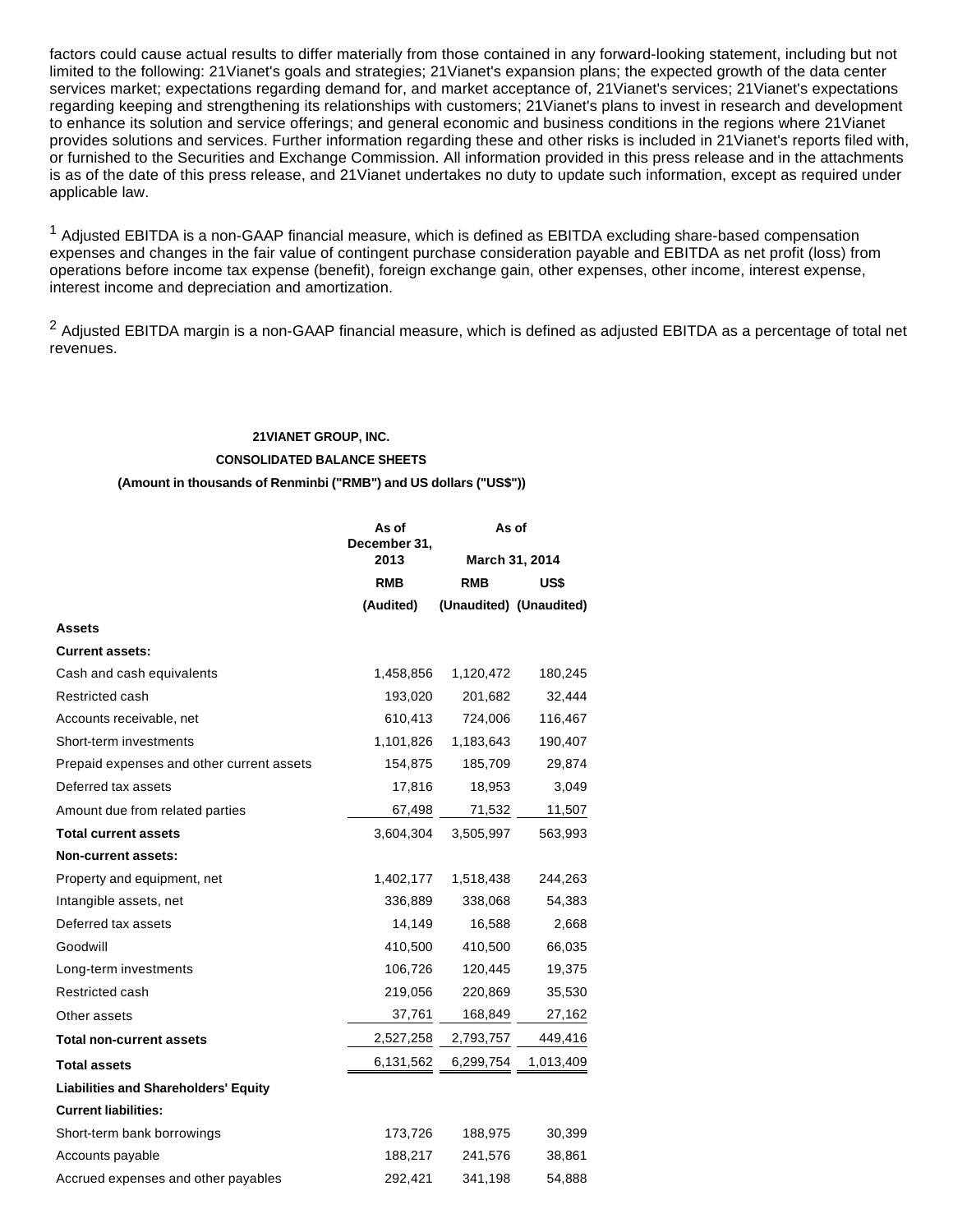| Advances from customers                          | 33,104      | 47,531      | 7,646      |
|--------------------------------------------------|-------------|-------------|------------|
| Income taxes payable                             | 11,476      | 20,192      | 3,248      |
| Amounts due to related parties                   | 147,699     | 225,256     | 36,236     |
| Current portion of long-term bank borrowings     | 197,000     | 194,579     | 31,301     |
| Current portion of capital lease obligations     | 14,600      | 14,468      | 2,327      |
| Deferred tax liabilities                         | 3,115       | 5,872       | 945        |
| <b>Total current liabilities</b>                 | 1,061,358   | 1,279,647   | 205,851    |
| <b>Non-current liabilities:</b>                  |             |             |            |
| Long-term bank borrowings                        | 965,740     | 967,766     | 155,679    |
| Amounts due to related parties                   | 78,321      | 34,942      | 5,621      |
| Non-current portion of capital lease obligations | 337,139     | 343,179     | 55,205     |
| Unrecognized tax benefits                        | 18,559      | 18,934      | 3,046      |
| Deferred tax liabilities                         | 78,593      | 76,260      | 12,268     |
| Deferred government grants                       | 18,046      | 17,156      | 2,760      |
| Bonds payable                                    | 998,505     | 998,630     | 160,644    |
| Mandatorily redeemable noncontrolling interests  | 100,000     | 100,000     | 16,086     |
| <b>Total non-current liabilities</b>             | 2,594,903   | 2,556,867   | 411,309    |
| <b>Shareholders' equity</b>                      |             |             |            |
| <b>Treasury stock</b>                            | (8, 917)    |             |            |
| Ordinary shares                                  | 26          | 26          | 4          |
| Additional paid-in capital                       | 3,944,764   | 4,069,447   | 654,631    |
| Accumulated other comprehensive loss             | (82, 589)   | (76, 824)   | (12, 358)  |
| <b>Statutory reserves</b>                        | 35,178      | 35,178      | 5,659      |
| Accumulated deficit                              | (1,429,410) | (1,581,184) | (254, 357) |
| Total 21 Vianet Group, Inc. shareholders' equity | 2,459,052   | 2,446,643   | 393,579    |
| Non-controlling interest                         | 16,249      | 16,597      | 2,670      |
| <b>Total shareholders' equity</b>                | 2,475,301   | 2,463,240   | 396,249    |
| Total liabilities and shareholders' equity       | 6,131,562   | 6,299,754   | 1,013,409  |

# **21VIANET GROUP, INC. CONSOLIDATED STATEMENTS OF OPERATIONS**

**(Amount in thousands of Renminbi ("RMB") and US dollars ("US\$") except for number of shares and per share data)**

|                                     |             | Three months ended March 31, |             |  |
|-------------------------------------|-------------|------------------------------|-------------|--|
|                                     | 2013        | 2014                         |             |  |
|                                     | <b>RMB</b>  | <b>RMB</b>                   | US\$        |  |
|                                     | (Unaudited) | (Unaudited)                  | (Unaudited) |  |
| Net revenues                        |             |                              |             |  |
| Hosting and related services        | 264,702     | 404,375                      | 65,050      |  |
| Managed network services            | 171,017     | 181,620                      | 29,216      |  |
| Total net revenues                  | 435,719     | 585,995                      | 94,266      |  |
| Cost of revenues                    | (319,642)   | (425,369)                    | (68,427)    |  |
| <b>Gross profit</b>                 | 116,077     | 160.626                      | 25,839      |  |
| <b>Operating expenses</b>           |             |                              |             |  |
| Sales and marketing expenses        | (30, 378)   | (42,393)                     | (6,820)     |  |
| General and administrative expenses | (45, 286)   | (179, 394)                   | (28, 858)   |  |
| Research and development expenses   | (15,902)    | (25,205)                     | (4,055)     |  |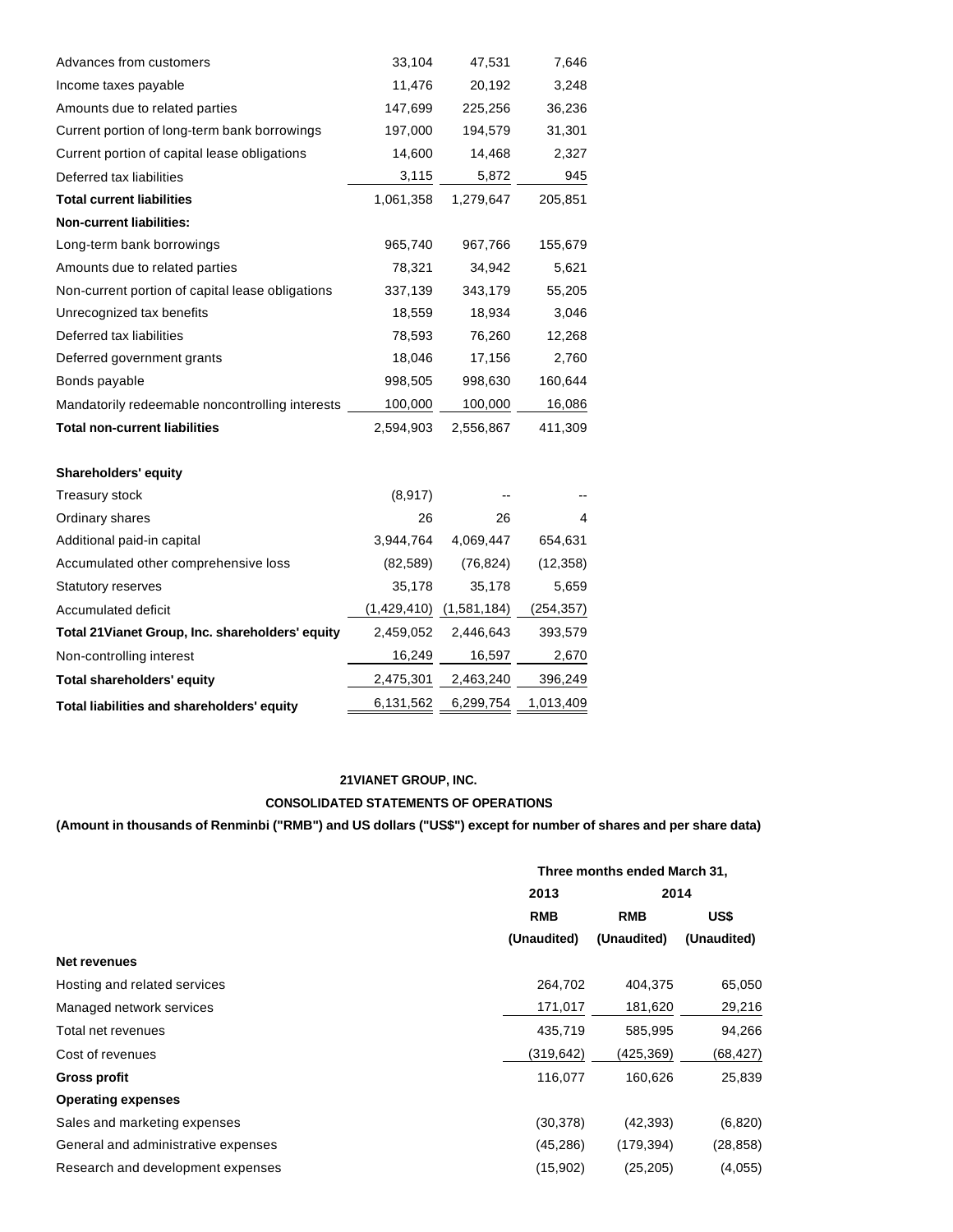| Changes in the fair value of contingent purchase consideration payable | 2,334       | (33,928)    | (5, 458)    |
|------------------------------------------------------------------------|-------------|-------------|-------------|
| Total operating expenses                                               | (89, 232)   | (280, 920)  | (45, 191)   |
| <b>Operating profit (loss)</b>                                         | 26,845      | (120, 294)  | (19, 352)   |
| Interest income                                                        | 4,924       | 21,240      | 3,417       |
| Interest expense                                                       | (11, 972)   | (48, 977)   | (7, 879)    |
| Loss from equity method investment                                     | (501)       | (376)       | (60)        |
| Other income                                                           | 848         | 3,617       | 582         |
| Other expense                                                          | (1, 316)    | (21)        | (3)         |
| Foreign exchange gain                                                  | 1,630       | 937         | 151         |
| Profit (loss) before income taxes                                      | 20,458      | (143, 874)  | (23, 144)   |
| Income tax expense                                                     | (8, 414)    | (7, 552)    | (1, 215)    |
| Net profit (loss)                                                      | 12,044      | (151, 426)  | (24, 359)   |
| Net income attributable to non-controlling interest                    | (154)       | (348)       | (56)        |
| Net profit (loss) attributable to the Company's ordinary shareholders  | 11,890      | (151, 774)  | (24, 415)   |
|                                                                        |             |             |             |
| Earnings (loss) per share                                              |             |             |             |
| <b>Basic</b>                                                           | 0.03        | (0.38)      | (0.06)      |
| <b>Diluted</b>                                                         | 0.03        | (0.38)      | (0.06)      |
| Shares used in earnings (loss) per share computation                   |             |             |             |
| Basic*                                                                 | 353,087,506 | 399,728,129 | 399,728,129 |
| Diluted*                                                               | 366,135,693 | 399,728,129 | 399,728,129 |
| Earnings (loss) per ADS (6 ordinary shares equal to 1 ADS)             |             |             |             |
| EPS - Basic                                                            | 0.18        | (2.28)      | (0.37)      |

\* Shares used in earnings (loss) /ADS per share computation were computed under weighted average method.

EPS - Diluted 0.18 (2.28) (0.37)

#### **21VIANET GROUP, INC.**

## **RECONCILIATIONS OF GAAP AND NON-GAAP RESULTS**

## **(Amount in thousands of Renminbi ("RMB") and US dollars ("US\$") except for number of shares and per share data)**

|                                                                              | Three months ended |              |           |
|------------------------------------------------------------------------------|--------------------|--------------|-----------|
|                                                                              | Mar 31, 2013       | Mar 31, 2014 |           |
|                                                                              | <b>RMB</b>         | <b>RMB</b>   | US\$      |
| Gross profit                                                                 | 116,077            | 160,626      | 25,839    |
| Plus: share-based compensation expense                                       | 1,404              | 1,668        | 268       |
| Plus: amortization of intangible assets derived from acquisitions            | 8,160              | 8,798        | 1,415     |
| Adjusted gross profit                                                        | 125,641            | 171,092      | 27,522    |
| Adjusted gross margin                                                        | 28.8%              | 29.2%        | 29.2%     |
| Operating expenses                                                           | (89, 232)          | (280, 920)   | (45, 191) |
| Plus: share-based compensation expense                                       | 11,594             | 137,047      | 22,046    |
| Plus: changes in the fair value of contingent purchase consideration payable | (2, 334)           | 33,928       | 5,458     |
| <b>Adjusted operating expenses</b>                                           | (79,972)           | (109, 945)   | (17, 687) |
| Net profit (loss)                                                            | 12,044             | (151, 426)   | (24, 359) |
| Plus: share-based compensation expense                                       | 12,998             | 138,715      | 22,314    |
| Plus: amortization of intangible assets derived from acquisitions            | 8,160              | 8,798        | 1,415     |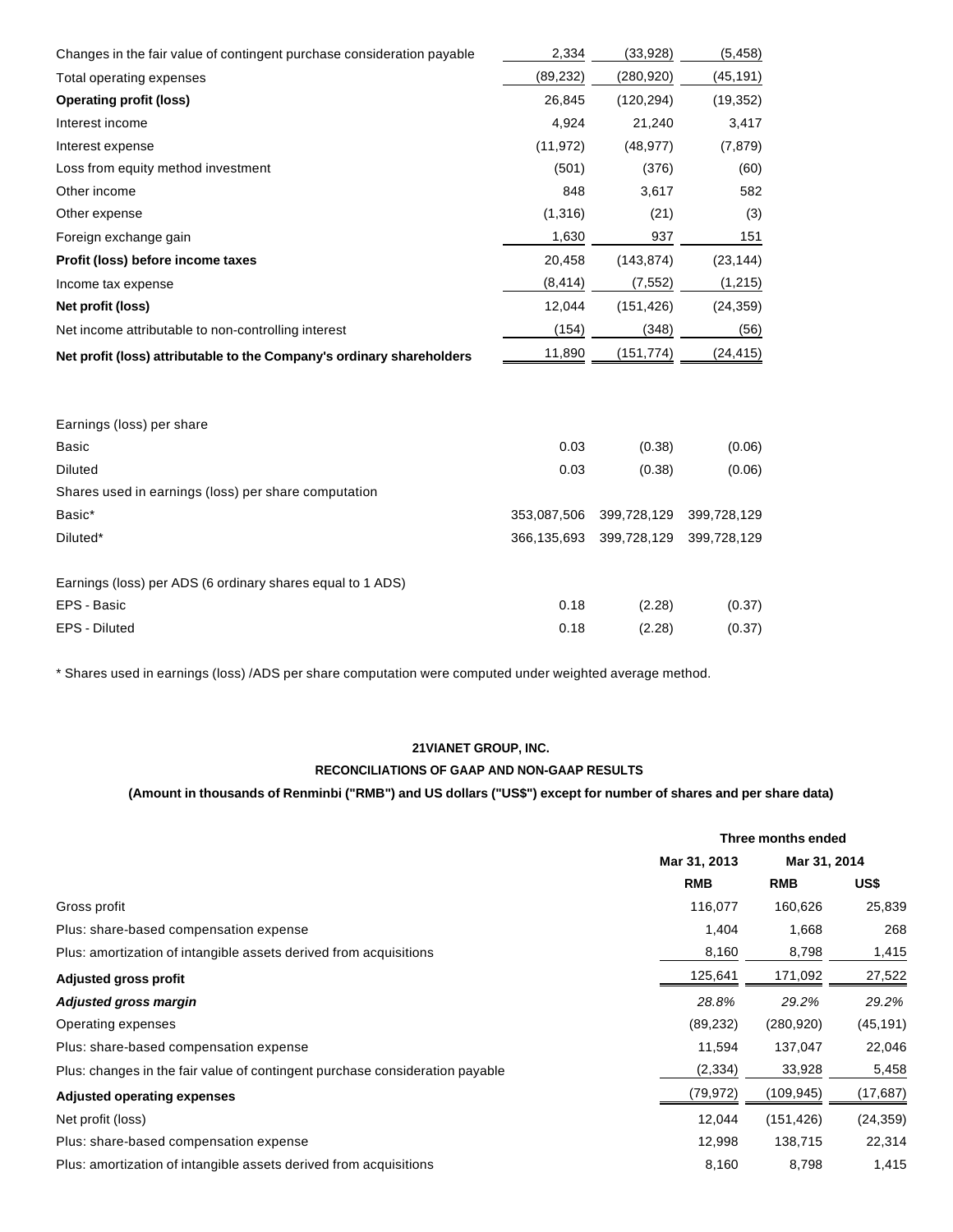Plus: changes in the fair value of contingent purchase consideration payable and related deferred tax

| impact                                                                       | (2, 117)  | 36,912                                    | 5,938     |
|------------------------------------------------------------------------------|-----------|-------------------------------------------|-----------|
| Adjusted net profit                                                          | 31,085    | 32,999                                    | 5,308     |
| <b>Adjusted net margin</b>                                                   | 7.1%      | 5.6%                                      | 5.6%      |
| Net profit (loss)                                                            | 12,044    | (151, 426)                                | (24, 359) |
| Minus: Provision for income taxes                                            | (8, 414)  | (7, 552)                                  | (1, 215)  |
| Minus: Interest income                                                       | 4,924     | 21,240                                    | 3,417     |
| Minus: Interest expenses                                                     | (11, 972) | (48, 977)                                 | (7, 879)  |
| Minus: Exchange gain                                                         | 1,630     | 937                                       | 151       |
| Minus: Loss from equity method investment                                    | (501)     | (376)                                     | (60)      |
| Minus: Other income                                                          | 848       | 3,617                                     | 582       |
| Minus: Other expenses                                                        | (1,316)   | (21)                                      | (3)       |
| Plus: depreciation                                                           | 31,256    | 46,326                                    | 7,453     |
| Plus: amortization                                                           | 11,377    | 14,257                                    | 2,293     |
| Plus: share-based compensation expense                                       | 12,998    | 138,715                                   | 22,314    |
| Plus: changes in the fair value of contingent purchase consideration payable | (2, 334)  | 33,928                                    | 5,458     |
| <b>Adjusted EBITDA</b>                                                       | 80,142    | 112,932                                   | 18,166    |
| <b>Adjusted EBITDA margin</b>                                                | 18.4%     | 19.3%                                     | 19.3%     |
| Adjusted net profit                                                          | 31,085    | 32,999                                    | 5,308     |
| Less: Net income attributable to non-controlling interest                    | (154)     | (348)                                     | (56)      |
| Adjusted net profit attributable to the Company's ordinary shareholders      | 30,931    | 32,651                                    | 5,252     |
| Adjusted earnings per share                                                  |           |                                           |           |
| <b>Basic</b>                                                                 | 0.09      | 0.08                                      | 0.01      |
| <b>Diluted</b>                                                               | 0.08      | 0.08                                      | 0.01      |
| Shares used in adjusted earnings per share computation:                      |           |                                           |           |
| Basic*                                                                       |           | 353,087,506 399,728,129 399,728,129       |           |
| Diluted*                                                                     |           | 366, 135, 693 414, 017, 635 414, 017, 635 |           |
| Earnings per ADS (6 ordinary shares equal to 1 ADS)                          |           |                                           |           |
| EPS - Basic                                                                  | 0.54      | 0.48                                      | 0.08      |
| EPS - Diluted                                                                | 0.48      | 0.48                                      | 0.08      |

\* Shares used in adjusted earnings/ADS per share computation were computed under weighted average method.

CONTACT: Investor Relations Contact:

21Vianet Group, Inc.

Eric Chu

+1 908 707 2062

Joseph Cheng

+86 10 8456 2121